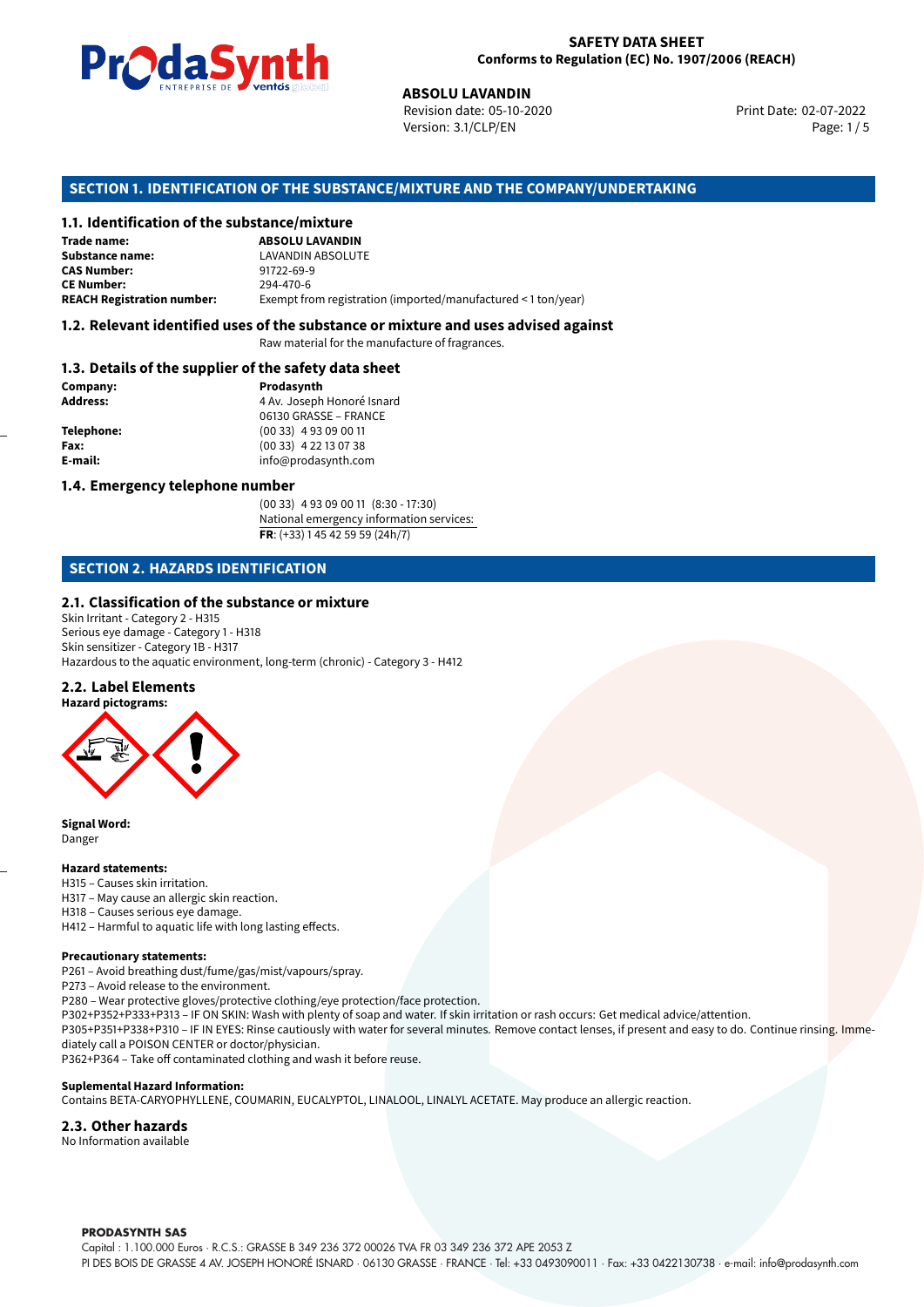

**ABSOLU LAVANDIN**<br>Revision date: 05-10-2020 **Print Date: 02-07-2022** Version: 3.1/CLP/EN Page: 2 / 5

# **SECTION 3. COMPOSITION/INFORMATION ON INGREDIENTS**

#### **3.1. Substances**

| Chemical name: | LAVANDIN ABSOLUTE |
|----------------|-------------------|
| CAS number:    | 91722-69-9        |
| EC number:     | 294-470-6         |

#### **Hazardous constituents:**

| <b>Chemical Name</b> | % (w/w)           | <b>CAS No</b><br><b>EC No</b> | <b>Classification according to Regulation 1272/2008</b>                                                                                                                                   |
|----------------------|-------------------|-------------------------------|-------------------------------------------------------------------------------------------------------------------------------------------------------------------------------------------|
| LINALYL ACETATE      | $\geq$ 25; $<$ 50 | 115-95-7<br>204-116-4         | Skin Irrit. 2 - H315<br>Eye Irrit. 2 - H320<br>Skin Sens. 1 - H317                                                                                                                        |
| <b>LINALOOL</b>      | $\geq$ 25; <50    | 78-70-6<br>201-134-4          | Skin Irrit. 2 - H315<br>Eye Irrit. 2 - H319<br>Skin Sens. 1B - H317                                                                                                                       |
| <b>CAMPHOR</b>       | $\geq$ 1; <10     | 464-49-3<br>207-355-2         | Flam. Sol. 2 - H228<br>Acute Tox. 4 (oral) - H302<br>Acute Tox. 4 (inhalation) - H332<br>Skin Irrit. 2 - H315<br>Eye Dam. 1 - H318<br><b>STOT SE 2 - H371</b><br>Aquatic Chronic 2 - H411 |
| <b>COUMARIN</b>      | $\geq$ 1; <10     | $91-64-5$<br>202-086-7        | Acute Tox. 4 (oral) - H302<br>Skin Sens. 1B - H317<br>Aquatic Chronic 3 - H412                                                                                                            |
| TERPINEN-4-OL        | $\geq$ 1; <10     | 562-74-3<br>209-235-5         | Acute Tox. 4 (oral) - H302<br>Skin Irrit. 2 - H315<br>Eye Irrit. 2 - H319                                                                                                                 |
| <b>EUCALYPTOL</b>    | $\geq$ 1; <10     | 470-82-6<br>207-431-5         | Flam. Lig. 3 - H226<br>Skin Sens. 1B - H317                                                                                                                                               |
| BETA-CARYOPHYLLENE   | $\geq$ 1; <10     | $87 - 44 - 5$<br>201-746-1    | Skin Sens. 1B - H317<br>Asp. Tox. 1 - H304<br>Aquatic Chronic 4 - H413                                                                                                                    |

[See the full text of the hazard statements in section 16.](#page-4-0)

#### **3.2. Mixtures**

Not applicable.

## **SECTION 4. FIRST-AID MEASURES**

#### **4.1. Description of necessary first aid measures**

| Rinse mouth with water.                                                                                               |
|-----------------------------------------------------------------------------------------------------------------------|
| Obtain medical advice.                                                                                                |
| Keep at rest. Do not induce vomiting.                                                                                 |
| In case of contact with eyes, rinse immediately with plenty of water for at least 15 minutes and seek medical advice. |
| Remove person to fresh air and keep at rest.                                                                          |
| Seek immediate medical advice.                                                                                        |
| Take off immediately all contaminated clothing.                                                                       |
| Thoroughly wash affected skin with soap and water.                                                                    |
| Seek medical attention if symptoms persist.                                                                           |
|                                                                                                                       |

**4.2. Most important symptoms and effects, both acute and delayed**

No information available.

### **4.3. Indication of any immediate medical attention and special treatment needed**

No information available.

### **5.1. Extinguishing Media**

Water spray, carbon dioxide, dry chemical powder or appropriate foam. For safety reasons do not use full water jet.

#### **5.2. Special hazards arising from the substance or mixture**

Known or Anticipated Hazardous Products of Combustion: Emits toxic fumes under fire conditions.

#### **PRODASYNTH SAS**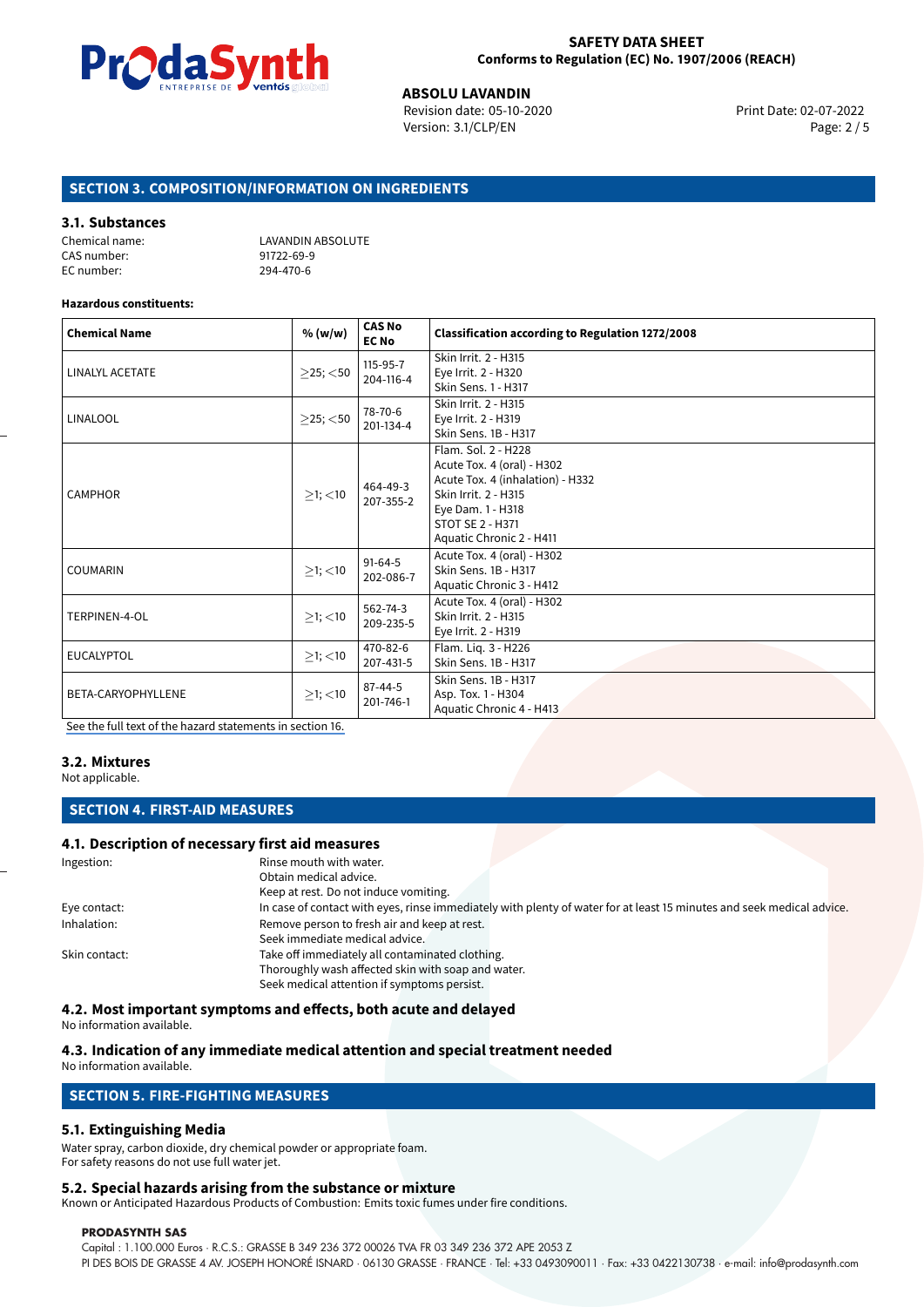

# **ABSOLU LAVANDIN**<br>
Revision date: 05-10-2020<br> **Devision date: 05-10-2020**

Revision date: 05-10-2020 Version: 3.1/CLP/EN Page: 3 / 5

# **5.3. Advice for firefighters**

High temperatures can lead to high pressures inside closed containers. Avoid inhalation of vapors that are created. Use appropriate respiratory protection. Do not allow spillage of fire to be poured into drains or watercourses. Wear self-contained breathing apparatus and protective clothing.

# **SECTION 6. ACCIDENTAL RELEASE MEASURES**

### **6.1. Personal precautions, protective equipment and emergency procedures**

Evacuate surronding areas. Ensure adequate ventilation. Keep unnecessary and unprotected personnel from entering. Do not breathe vapor/spray. Avoid contact with skin and eyes. Information regarding personal protective measures: see section 8.

#### **6.2. Environmental precautions**

To avoid possible contamination of the environment, do not discharge into any drains, surface waters or groundwaters.

### **6.3. Methods and materials for containment and cleaning up**

Cover with an inert, inorganic, non-combustible absorbent material (e.g. dry-lime, sand, soda ash). Place in covered containers using non-sparking tools and transport outdoors. Avoid open flames or sources of ignition (e.g. pilot lights on gas hot water heater). Ventilate area and wash spill site after material pickup is complete.

### **6.4. Reference to other sections**

Information regarding exposure controls, personal protection and disposal considerations can be found in sections 8 and 13.

# **SECTION 7. HANDLING AND STORAGE**

### **7.1. Precautions for safe handling**

Do not store or handle this material near food or drinking water. Do not smoke. Avoid contact with the eyes, skin and clothing. Wear protective clothing and use glasses. Observe the rules of safety and hygiene at work. Keep in the original container or an alternative made from a compatible material.

# **7.2. Conditions for safe storage, including any incompatibilities**

Store in tightly closed and preferably full containers in a cool, dry and ventilated area, protected from light. Keep away from sources of ignition (e.g. hot surfaces, sparks, flame and static discharges). Keep away from incompatible materials (see section 10).

### **7.3. Specific end use(s)**

No information available.

# **SECTION 8. EXPOSURE CONTROLS AND PERSONAL PROTECTION**

# **8.1. Control parameters**

Components with occupational exposure limits: None known.

### **8.2. Exposure controls**

| Appropriate engineering controls: | Measures should be taken to prevent materials from being splashed into the body.                                                            |  |  |
|-----------------------------------|---------------------------------------------------------------------------------------------------------------------------------------------|--|--|
|                                   | Provide adequate ventilation, according to the conditions of use. Use a mechanical exhaust if required.                                     |  |  |
| Eye/Face protection:              | Chemical safety goggles are recommended. Wash contaminated goggles before reuse.                                                            |  |  |
| Hand Protection:                  | Chemical-resistant gloves are recommended. Wash contaminated gloves before reuse.                                                           |  |  |
| Body protection:                  | Personal protective equipment for the body should be selected based on the task being performed and the risks<br>involved.                  |  |  |
| <b>Respiratory Protection:</b>    | In case of insufficient ventilation, use suitable respiratory equipment.                                                                    |  |  |
| Environmental exposure controls:  | Emissions from ventilation or process equipment should be checked to ensure they comply with environmental<br>protection legislation.       |  |  |
|                                   | In some cases, filters or engineering modifications to the process equipment will be necessary to reduce emissions to<br>acceptable levels. |  |  |

# **SECTION 9. PHYSICAL AND CHEMICAL PROPERTIES**

### **9.1. Information on basic physical and chemical properties**

| Appearance:     | Liquid |
|-----------------|--------|
| Colour:         | Confo  |
| Odour:          | Confo  |
| Odour theshold: | Not de |
| pH:             | Not de |

Conforms to standard Conforms to standard Not determined Not determined

#### **PRODASYNTH SAS**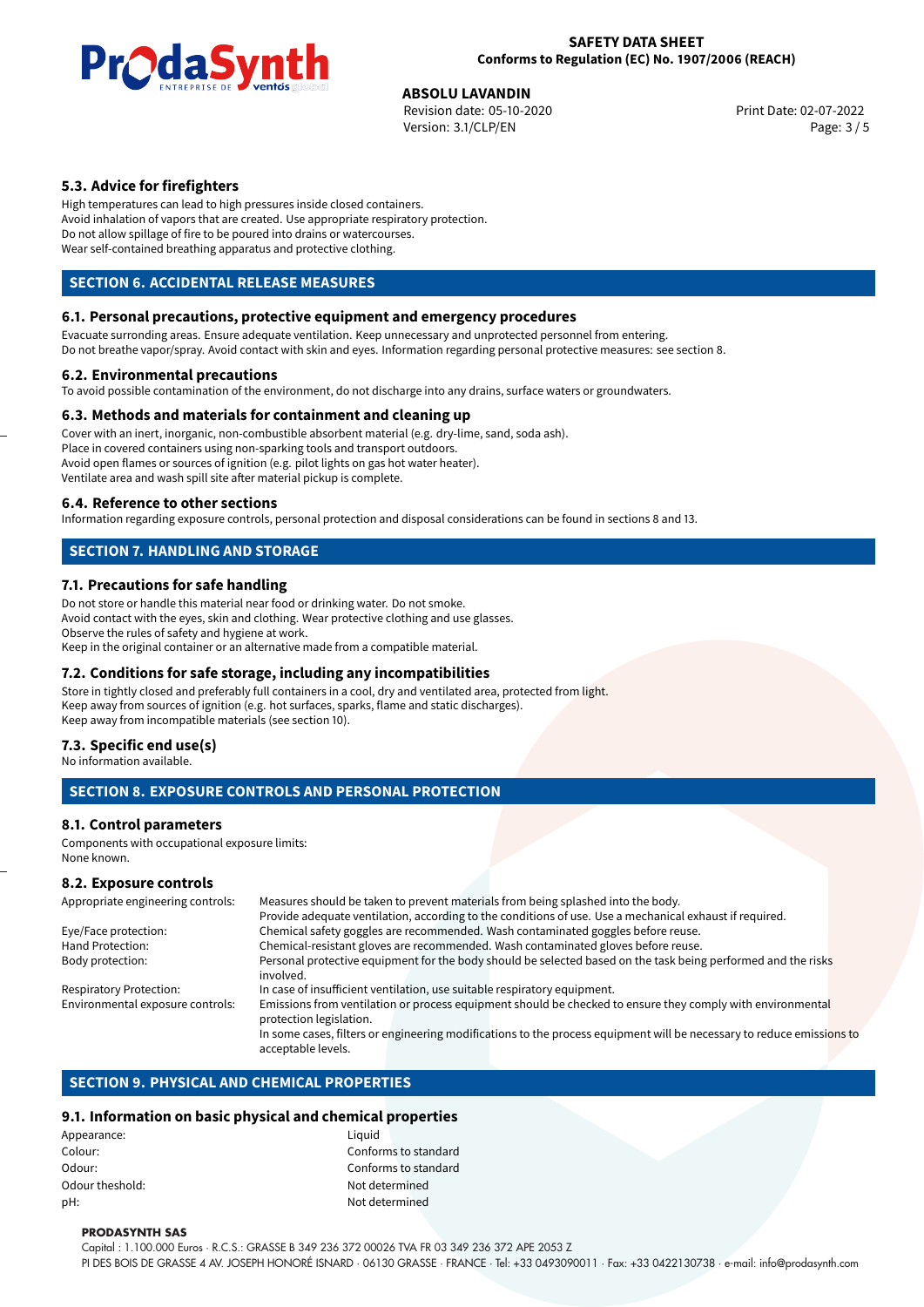

### **SAFETY DATA SHEET Conforms to Regulation (EC) No. 1907/2006 (REACH)**

**ABSOLU LAVANDIN**<br>Revision date: 05-10-2020 **Print Date: 02-07-2022** Version: 3.1/CLP/EN Page: 4 / 5

| Melting point/freezing point:          | Not c          |
|----------------------------------------|----------------|
| Boling point/boiling range (°C):       | Not c          |
| Flash point:                           | $75^{\circ}$ C |
| Evaporation rate:                      | Not c          |
| Flammability:                          | Not c          |
| Lower flammability/Explosive limit:    | Not c          |
| Upper flammability/Explosive limit:    | Not c          |
| Vapour pressure:                       | Not c          |
| Vapour Density:                        | Not c          |
| Density:                               | Not c          |
| Relative density:                      | Not c          |
| Water solubility:                      | <b>INSO</b>    |
| Solubility in other solvents:          | SOLL           |
| Partition coefficient n-octanol/water: | Not c          |
| Auto-ignition temperature:             | Not c          |
| Decomposition temperature:             | Not c          |
| Viscosity, dynamic:                    | Not c          |
| Viscosity, kinematic:                  | Not c          |
| Explosive properties:                  | Not c          |
| Oxidising properties:                  | NON            |

Not determined Not determined Not determined Not determined Not determined Not determined Not determined Not determined Not determined Not determined **INSOLUBLE IN WATER** SOLUBLE IN ETHANOL Not determined Not determined Not determined Not determined Not determined Not determined NONE EXPECTED

# **9.2. Additional information**

No information available.

# **SECTION 10. STABILITY AND REACTIVITY**

#### **10.1. Reactivity**

No hazardous reactions if stored and handled as prescribed/indicated.

#### **10.2. Chemical stability**

The product is stable if stored and handled as prescribed/indicated.

#### **10.3. Possibility of hazardous reactions**

No hazardous reactions if stored and handled as prescribed/indicated.

#### **10.4. Conditions to Avoid**

Conditions to Avoid: Excessive heat, flame or other ignition sources.

# **10.5. Incompatible materials**

Avoid contact with strong acids and bases and oxidizing agents.

# **10.6. Hazardous decomposition products**

During combustion may form carbon monoxide and unidentified organic compounds.

# **SECTION 11. TOXICOLOGICAL INFORMATION**

#### **11.1. Information on toxicological effects**

| Acute toxicity                    | Based on the data available, the criteria for classification are not met. |
|-----------------------------------|---------------------------------------------------------------------------|
| <b>Skin corrosion/irritation</b>  | Causes skin irritation.                                                   |
| Serious eye damage/irritation     | Causes serious eye damage.                                                |
| Respiratory or skin sensitisation | May cause an allergic skin reaction.                                      |
| Germ cell mutagenicity            | Based on the data available, the criteria for classification are not met. |
| <b>Carcinogenicity</b>            | Based on the data available, the criteria for classification are not met. |
| Reproductive toxicity             | Based on the data available, the criteria for classification are not met. |
| STOT-single exposure              | Based on the data available, the criteria for classification are not met. |
| <b>STOT-repeated exposure</b>     | Based on the data available, the criteria for classification are not met. |
| <b>Aspiration hazard</b>          | Based on the data available, the criteria for classification are not met. |

# **SECTION 12. ECOLOGICAL INFORMATION**

### **12.1. Toxicity**

**Assessment:**

Harmful to aquatic life with long lasting effects. **Experimental/calculated data:**

#### **PRODASYNTH SAS**